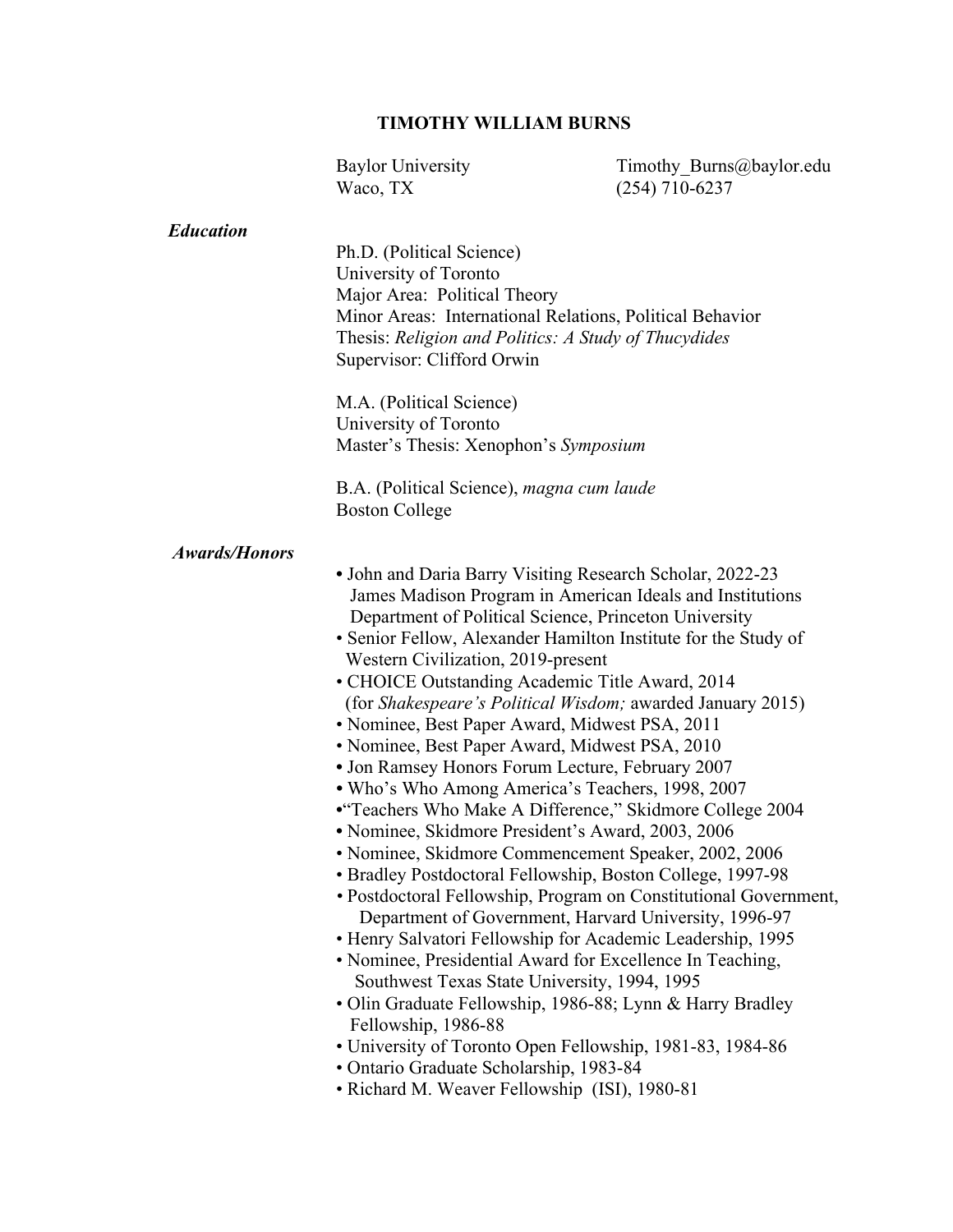• Phi Beta Kappa, 1980

## *Teaching Positions*

| • Baylor University | Professor, August 2013-present                                |
|---------------------|---------------------------------------------------------------|
|                     | Graduate Program Director, June 2014-present                  |
|                     | Director, Baylor in St. Andrews, Jan-May 2016.                |
| • Skidmore College  | Professor, 2012-13                                            |
|                     | Associate Professor, 2005-2012                                |
|                     | Director, Skidmore in Paris, August-Dec. 2010                 |
|                     | Assistant Professor, 1998-2005                                |
| • Boston College    | Visiting Assistant Professor, Spring 1997                     |
|                     | • Texas State University Instructor (tenure track), 1994–1998 |
|                     | Assistant Professor (tenure track), 1991-1994                 |
| • Hiram College     | Visiting Assistant Professor, Jan-June 1990                   |
|                     | • University of Toronto Teaching Assistant 1982-89.           |
|                     |                                                               |

## *Publications*

## **Books, authored or edited:**

- *Leo Strauss on Democracy,Technology,and Liberal Education* SUNY Press, November 1, 2021.
- *Philosophy, History, and Tyranny: Re-examining the Debate Between Leo Strauss and Alexandre Kojève.* Co-editor (with Bryan-Paul Frost). SUNY Press. December 1, 2016. • paperback edition. SUNY Press, July 1, 2017.
- *Brill's Companion to Leo Strauss' Writings on Classical Political Thought.* Editor. Brill Academic Publishing. August 2015.
- *The Key Texts of Political Philosophy: An Introduction*. Co-author (with Thomas L. Pangle). Cambridge University Press. Hardcover and paperback. October 6, 2014.
	- Chinese edition, Cambridge University Press, 2019.
- *The Future of Liberal Education.* Co-editor (with Peter Lawler). Routledge, October 29, 2014.
- *Shakespeare's Political Wisdom*. Palgrave Macmillan, April 4, 2013.
	- paperback edition. Palgrave MacMillan, August 6, 2015.
	- Chinese edition, 2020.
- *Recovering Reason: Essays in Honor of Thomas L. Pangle.* Editor. Lexington Books. Hardcover and Paperback editions, August 2010.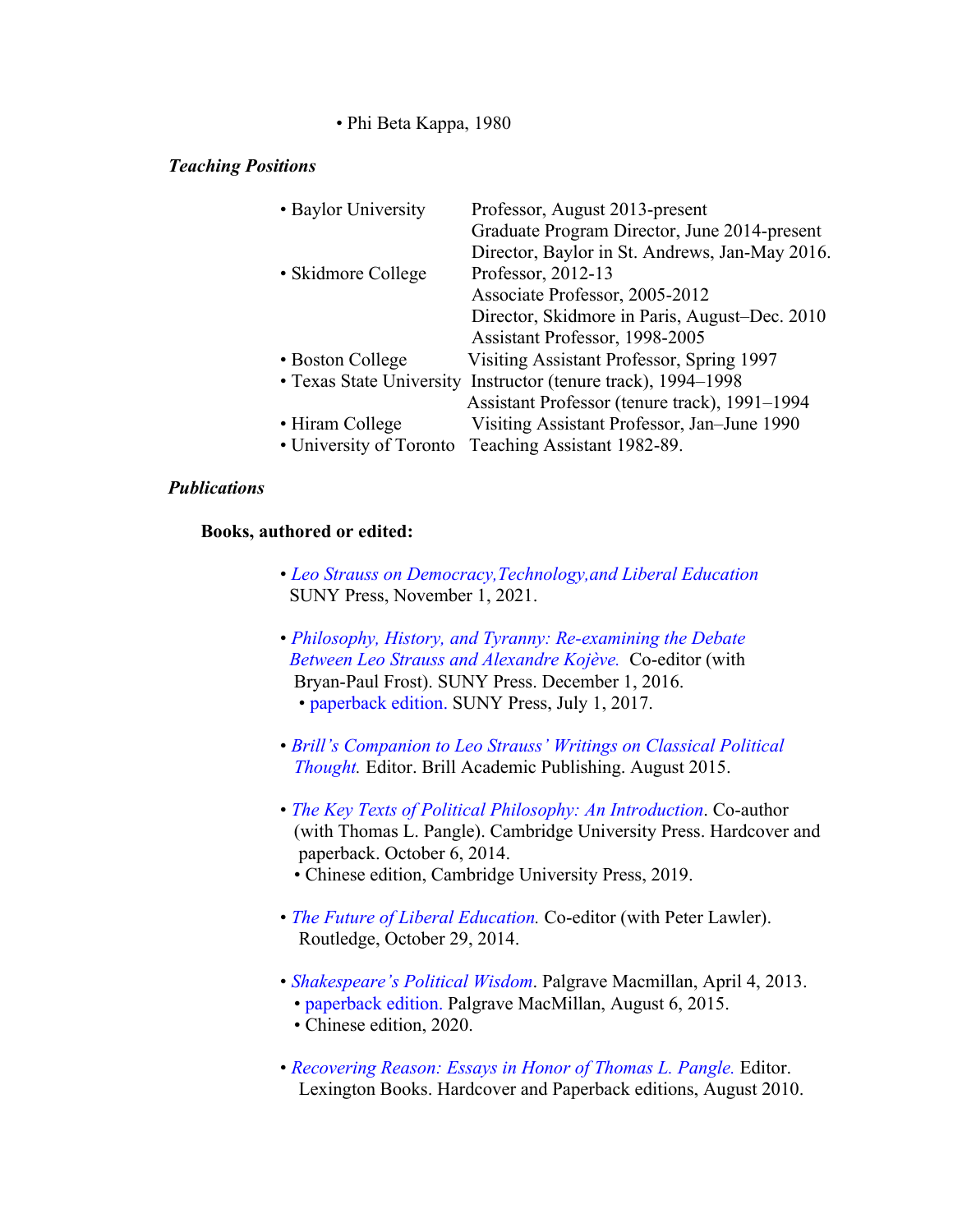• *After History? Francis Fukuyama and His Critics.* Editor. Rowman & Littlefield, August 1994.

### **Editorships**

- **Editor in Chief,** *Interpretation: A Journal of Political Philosophy*  April 2015-present.
- **Series Co-Editor,** Palgrave's Recovering Political Philosophy Series Feb. 2012-present (22 books to date).

### **Peer Reviewed Articles and Book Chapters**

"Turgot, Adams, and the Federalist/Anti-Federalist Debate" (co-authored with Kevin J. Burns). *America Then and Now: Citizenship and Constitutionalism in American Politics*, Steven Pittz and Joseph Postell, editors (University of Oklahoma Press, Jan. 2022), 158–186.

"Leo Strauss on Democracy." *American Citizenship and Constitutionalism in Principle and Practice*, Steve Block and Patrick Cain, editors (Lanham, MD: Rowman and Littlefield, 2021), 391–415.

"Honor, Cynicism, and Liberal Education." *Polis, Nation, Global Community: The Philosophic Foundations of Citizenship*, Ann Ward, editor (Routledge, 2021), Chapter 10, 139-153.

"The Dialogue on Justice between Cyrus the Great and his Father," *Classical Studies* (Beijing, 2019).

"'One That Loved Not Wisely But Too Well': Devotional Love and Politics in *Othello*," in *The Soul of Statesmanship: Shakespeare on Nature, Virtue, and Political Wisdom*, Khalil Habib and L. Joseph Hebert, eds. (Lanham, MD: Rowman and Littlefield, 2018), 3–22.

"Introduction" (with Bryan-Paul Frost) to *Philosophy, History, and Tyranny: Re-examining the Debate Between Leo Strauss and Alexandre Kojève* (SUNY) Dec. 2016, 1-14.

"The Place of the Strauss-Kojève Debate in The Work of Leo Strauss," in *Philosophy, History, and Tyranny: Re-examining the Debate Between Leo Strauss and Alexandre Kojève* (SUNY Press). Dec. 2016, 15-50.

"The Problematic Character of Pericles' Civic Republicanism," in *On Civic Republicanism: Ancient Lessons for Global Politics*, Geoffrey Kellow and Neven Brady Leddy, eds. (U. of Toronto Press). Feb. 2016,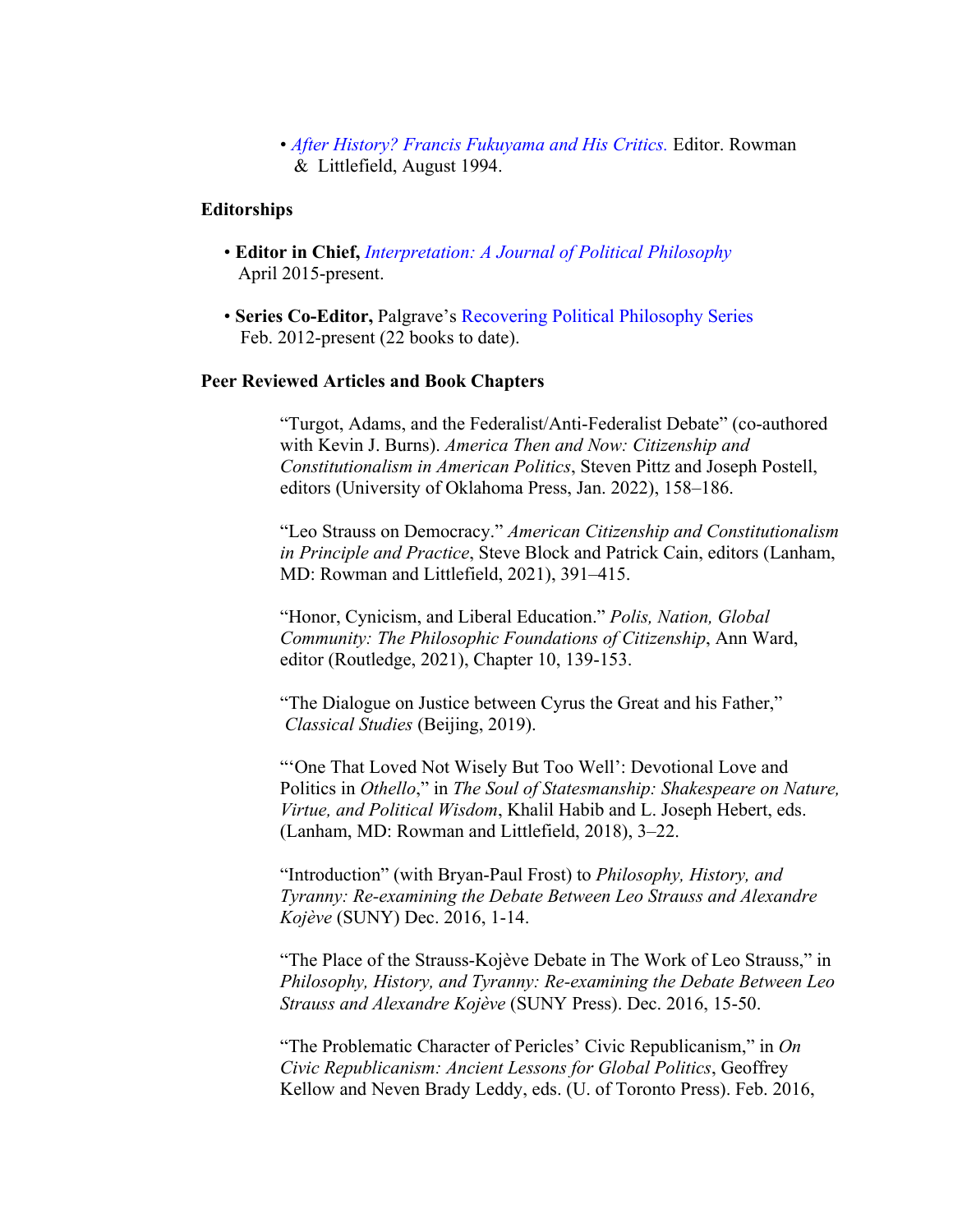15-40.

"Philosophy and Poetry: A New Look at an Old Quarrel."  *American Political Science Review* 109.2 (May 2015), 326-38.

"Roman Virtues in a Christian Commercial Republic: Shakespeare's *Merchant of Venice*." *Perspectives On Political Science* Vol. 43 no. 4 (Oct. 1, 2014), 189-203.

"Hobbes and Dionysius of Halicarnassus on Thucydides, Rhetoric and Political Life." *Polis*, Vol. 31, no. 2 (August 2014), 387-424.

 "John Courtney Murray, Religious Liberty, and Modernity, Part Two: Modern Constitutional Democracy." *Logos: A Journal of Catholic Thought and Culture* 17.3 (Summer 2014), 47-63.

"John Courtney Murray, Religious Liberty, and Modernity. Part One: Inalienable Natural Rights." *Logos: A Journal of Catholic Thought and Culture* 17.2 (Spring 2014), 13-38.

"Cleon in Thucydides and Aristophanes," in *The Political Theory of Aristophanes: Explorations in Poetic Wisdom.* Bryan-Paul Frost and Jeremy J. Mhire, editors (SUNY Press, March 2014), 229-58.

"Why Do We Wear These Robes and These Hoods?" *Perspectives On Political Science,* Sept. 2013, 222-25.

"Nicias in Thucydides and Aristophanes, Part II: Nicias and Divine Justice in Aristophanes." *Polis*, Vol. 30, no. 1 (Spring 2013), 1-24.

"Shakespeare's *Julius Caesar* and the Problem of Classical Republicanism." *Shakespeare and the Body Politic,* Bernard J. Dobski and Dustin A. Gish, editors (Lanham, MD: Lexington Books, 2013), 49-77.

« Hobbes et Denys d'Halicarnasse : la politique et la rhétorique chez Thucydide », paru dans Rhétorique démocratique en temps de crise, Actes du colloque, NICE 20-21 janvier 2011, Première partie - Généalogie de la rhétorique démocratique : origines antiques et chrétiennes, Hobbes et Denys d'Halicarnasse : la politique et la rhétorique chez Thucydide, mis en ligne le 15 mars 2013, URL :

http://revel.unice.fr/symposia/rhetoriquedemocratique/index.html?id=847. (French translation, by Marc-André Wiesmann, of "Hobbes and Dionysius of Halicarnassus on Thucydides, Rhetoric and Political Life," *Polis* 31.2).

"A New Perspective on Nietzsche's *Beyond Good and Evil*." *Interpretation, A Journal of Political Philosophy* Vol. 39.3 (Fall 2012), 283-87.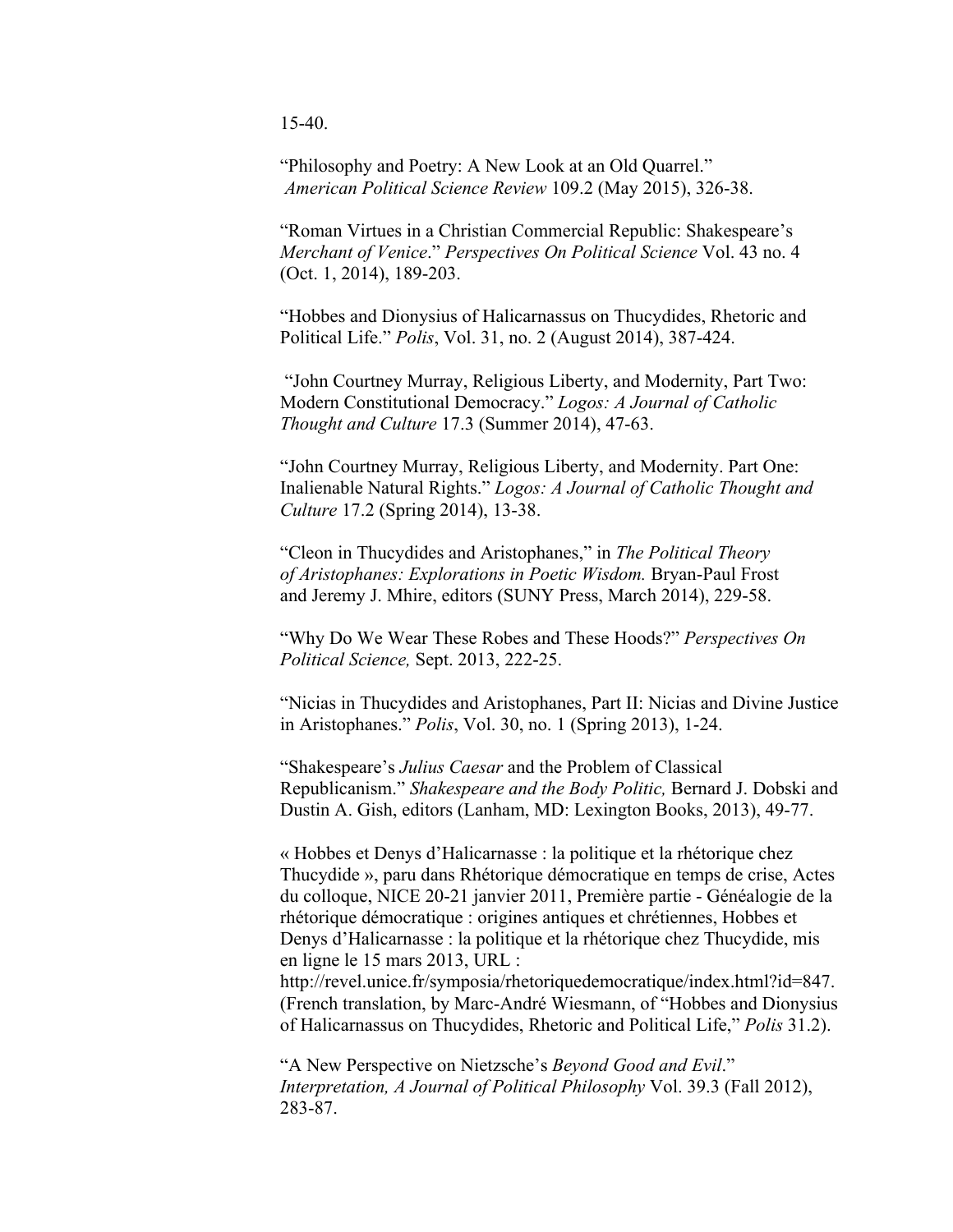"Nicias in Thucydides and Aristophanes' Part I: Nicias and Divine Justice in Thucydides. *Polis*, Vol. 29, no. 2 (Fall, 2012), 217-33.

"Leo Strauss on the Origins of Hobbes's Natural Science." *The Review of Metaphysics*, Volume 64 Number 4 (June 2011), 823–55.

 "The Virtue of Thucydides' Brasidas." *The Journal of Politics*, Volume 73, issue 02 (April 2011), 508–523.

"Marcellinus' *Life of Thucydides*, translated into English from the Greek, with an Introductory Essay." *Interpretation, A Journal of Political Philosophy*. Volume 38, issue 1 (December, 2010), 3–25.

"What War Discloses." *Recovering Reason* (August 2010), ch. 3, 31–52.

"The Rationalism of Father Brown. *Perspectives on Political Science*, Vol. 34, No. 1 (Winter 2005), 37-45.

"Virtuous Liberalism." *The Political Science Reviewer*, volume 28 (January 1999), 272-314.

### **Non-Peer Reviewed Book Chapters and Entries**

 "Turgot, Adams, and the New Science of Politics," in *Classical Rationalism and the Politics of Europe*, edited by Ann Ward (Cambridge Scholars, 2017), 197-229.

"What's Wrong With A World State?" in *Sojourns in the Western Twilight: Essays in Honor of Tom* Darby, Robert Sibley and Janice Freamo, eds. (Ottawa: Fermentation Press), Sept. 2016, 179-92.

"The Recovery of Philosophic Esotericism." Essay review of Arthur Meltzer's *Philosophy Between The Lines: The Lost History of Esoteric Writing* (U of Chicago Press). *Polis* 32.2 (Oct. 2015), 392-411.

"Leo Strauss' Recovery of Classical Political Philosophy," in *Companion To Leo Strauss' Writings on Classical Political Thought* (Leiden: Brill, Sept. 2015), 1-29.

"Leo Strauss' 'The Liberalism of Classical Political Philosophy,'" in *Companion To Leo Strauss' Writings on Classical Political Thought* (Leiden: Brill, Sept. 2015), 97-127.

"Divine Justice in Strauss' *Anabasis*," in *Companion To Leo Strauss' Writings on Classical Political Thought"*(Leiden: Brill Sept. 2015), 314- 320.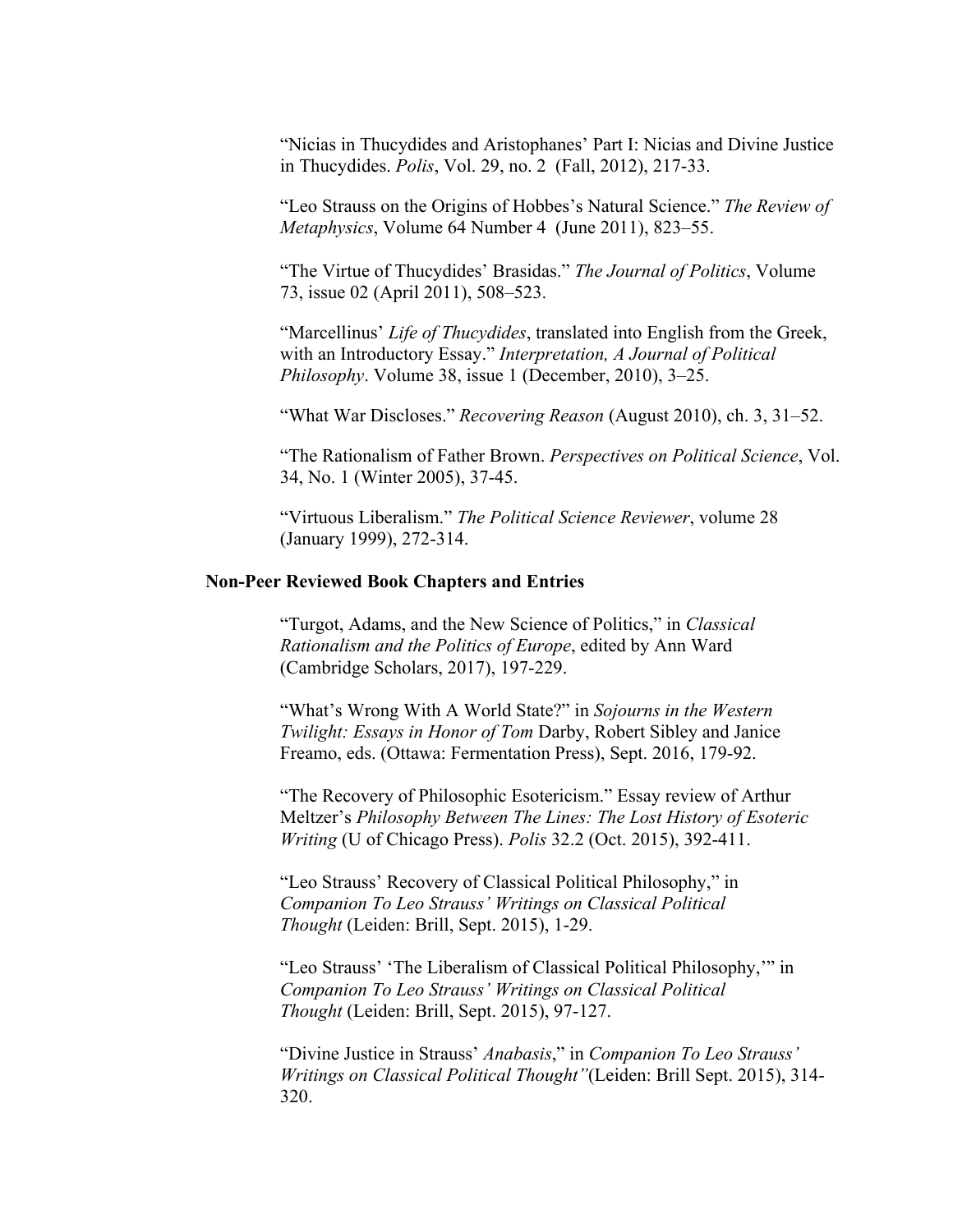"Martin Luther King, Augustine, and Civil Disobedience," in *From Compassion to Humanity: Essays in Honor of Clifford Orwin*, Andrea Radasanu, editor (Lanham, MD: Lexington Books, March 16, 2015), 151- 64.

"Introduction," *The Future of Liberal Education*, 1-2. October 2014 (expanded from *Perspectives On Political Science,* Sept. 2013), 1-2.

"Why Do We Wear These Gowns and These Hoods?" *The Future of Liberal Education*, 9-12, October 2014 (Reprinted from *Perspectives On Political Science,* September 2013).

"Fall of Communism and End of History." Wiley Blackwell *Encyclopedia of Political Thought*, Sept. 15, 2014, 1223-1225.

"Strauss on the Religious and Intellectual Situation of the Present," in *Reorientation*: *Leo Strauss in the 1930s*, Martin D. Yaffe and Richard S. Ruderman, editors (New York: Palgrave MacMillan, July 2014), 79-113.

"Leo Strauss on the Origins of Hobbes's Natural Science and Its Relation to the Challenge Of Divine Revelation," in *Reorientation: Leo Strauss in the 1930s*, Martin D. Yaffe and Richard S. Ruderman, editors (New York: Palgrave MacMillan, July 2014), 131-56. (Reprinted from *The Review of Metaphysics* 64.4, 823-55.)

"Leo Strauss," in *Congressional Quarterly's Encyclopedia of Modern Political Thought*, Gregory Claeys, ed. Sept. 2013, 779-84.

"Introduction," special issue of *Perspectives On Political Science,* on Liberal Education. Sept. 2013, 189.

"Bacon's *New Atlantis* and the Goals of Modernity," in *Socrates and Dionysus: Philosophy and Art in Dialogue*, Ann Ward, editor (Cambridge Scholars Publishing, August 2013), 74–103.

"On One Hand and On The Other." *The Vocabula Review*, Volume 15, Number 4 (April 2013), 1-5.

 *Klesis*: *Revue Philosophique*. 2011: 19 *Autour de Leo Strauss.* (June, 2011) Co-Editor (with Lucien Ouhlabib).

"Leo Strauss' Life and Work." *Klesis*: *Revue Philosophique* 2011: 19 (June, 2011), 6-14. (Reprinted from *CQ Encyclopedia* entry.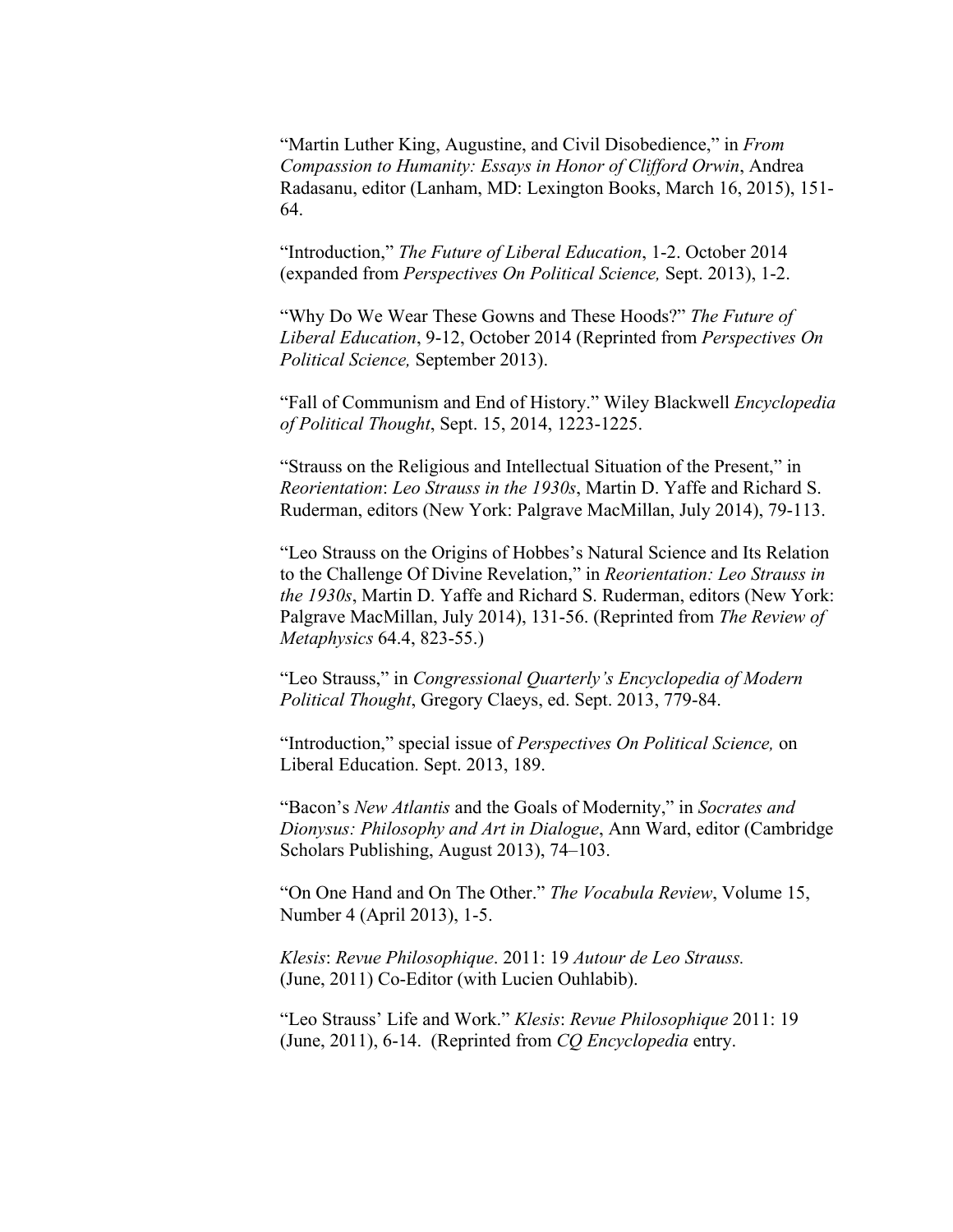"Leo Strauss on the Origins of Hobbes's Natural Science." *Klesis*: *Revue Philosophique* 2011:19 (June 2011), 102-28. (Reprinted from *The Review of Metaphysics*, Volume 64 Number 4.)

"What War Discloses." *Recovering Reason* (August 2010), ch. 3, 31–52.

 "Ancient and Modern Political Rationalism in the Thought of Leo Strauss." *Gladly To Learn and Gladly To Teach*, Douglas Kries and Michael Foley, editors. Lexington Books, 2002, 145-62.

"The Liberal Uses of Religion." Review essay of *What's God Got To Do With The American Experiment?* E.J. Dionne Jr. and John J. DiIulio Jr., eds. (Brookings Institution Press, 2000). *First Things*, May 2001.

"Bowling With Strangers." Review Essay of Robert Putnam's *Bowling Alone* (New York: Simon and Schuster, 2000), *Philanthropy*, Aug. 2000.

 "Friendship and Divine Justice in Homer's *Iliad.*" *Poets, Princes*, *and Private Citizens: Literary Alternatives to Postmodern Politics.* J. Knippenberg & P. Lawler, eds. Roman and Littlefield, 1996. 289–304. "Modernity's Irrationalism," *After History*? (1994). Ch. 9, 177-234.

### **Book Reviews, Exchanges**

"Symposium on *Leo Strauss on Democracy, Technology, and Liberal Education*" (with Bryan-Paul Frost, Linda Rabieh, and James Stoner). Forthcoming, *Society* 59.4 (August 2022).

"Strauss, Machiavelli, and the Modern Technological Project: A Reply to Devin Stauffer." Forthcoming, *Interpretation: A Journal of Political Philosophy* 48.3 (May 2022).

"Symposium on *Leo Strauss on Democracy, Technology, and Liberal Education*" (with Rodrigo Chacon, Mark Lutz, Susan Shell, Devin Stauffer, and Daniel Tanguay). Forthcoming, *The Review of Politics* 84.3.

"Multiculturalism: Democracy by the Experts." Review of *Multiculturalism in Canada: Constructing a Model Multiculture with Multicultural Values*, by H. Donald Forbes. *Academic Questions* 34.2 (Summer 2021), 120–126.

"Reading Leo Strauss: Reply to Grant Havers," in *The European Legacy*  —*The Journal of the International Society for the Study of European Ideas*. August 11, 2017.

"Reading Leo Strauss: A Conservative's Distortion of His Thought," in *The European Legacy* —*The Journal of the International Society for*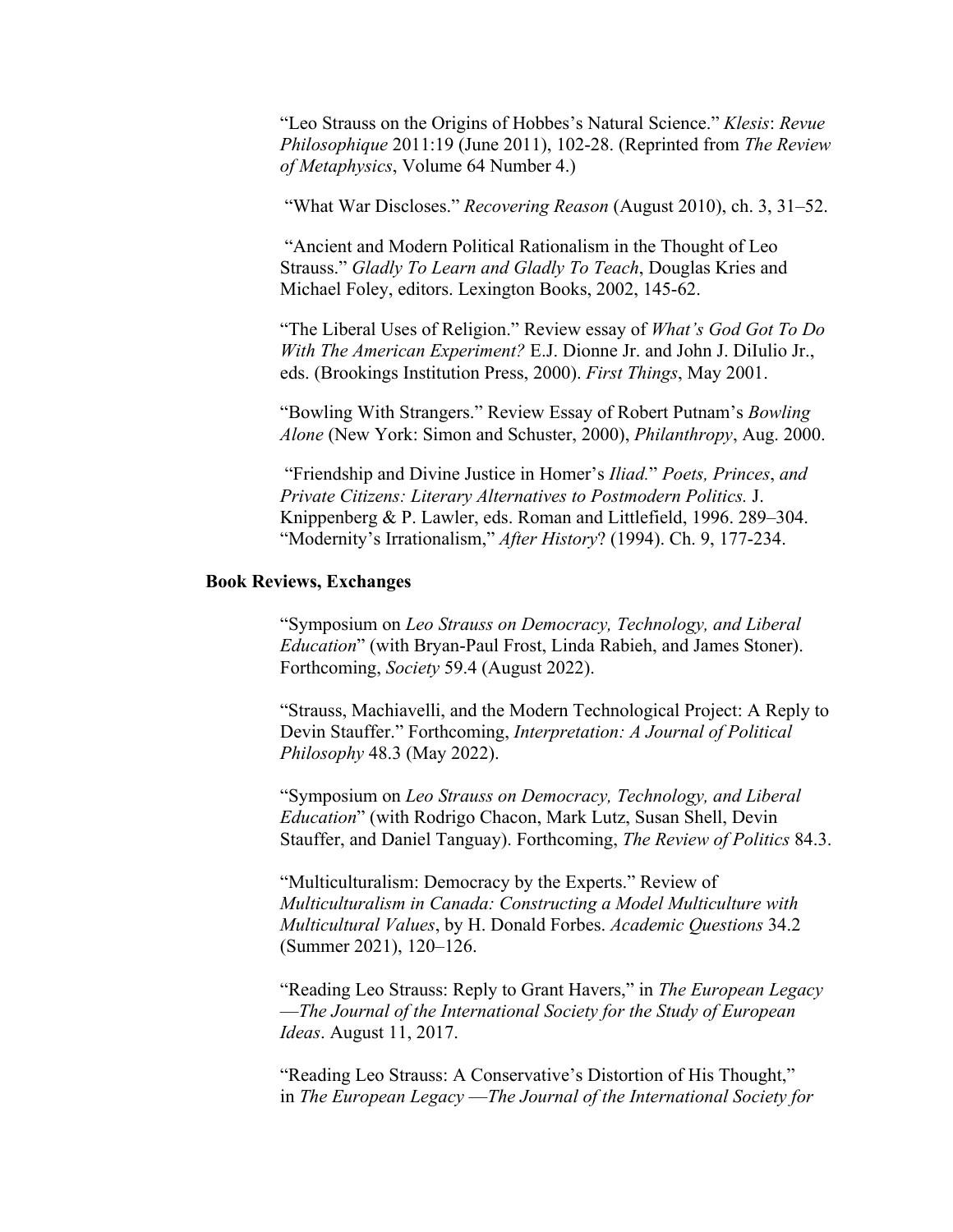*the Study of European Ideas*. (Essay review of Grant N. Havers' *Leo Strauss and Anglo-American Democracy*.) August 11, 2017.

"Shakespearean Politics." *Shakespeare Jahrbuch,* volume 152 *(*April 2016), 4-9. Reviews of: Christopher Pye, *The Storm at Sea: Political Aesthetics in the Time of Shakespeare* (Fordham UP, 2015). Alex Schulman, *Rethinking Shakespeare's Political Philosophy: From Lear to Leviathan* (Edinburgh UP, 2014). Garry Wills, *Making Make-Believe Real: Politics as Theater in Shakespeare's Time* (Yale UP, 2014).

"Small Latin and Less Greek." Review of *Shakespeare and Classical Antiquity*, by Colin Burrow (Oxford University Press, 2013). *The Claremont Review of Books* 15.1 (Winter 2015), 69-73.

"Brush Up Your Shakespeare." Reply to Herberle. *Claremont Review of Books* Volume XIV no.1 (February 2014), 10-11.

"Faith—and Fictions." Review of *What's God Got To Do With The American Experiment?* by E.J. Dionne and John J. Dilulio. *Philanthropy*, March/April 2001. (Shortened version of review essay "The Liberal Uses of Religion," in *First Things*, May 2001.)

Review of *Republican Theory in Political Thought: Virtuous or Virtual?* by Bill Brugger (New York: St. Martin's press, 2000). *The American Political Science Review*, December 2000.

### **Works in Progress**

*Xenophon's Portrait of Cyrus the Great* 

 *Thucydides and the Grounding of the Rational Life*

 "Leo Strauss' 'The Origins of Political Science' (1960)," edited, with an introduction.

## **Invited Lectures**

- 2022: "Leo Strauss on Natural Right and the Changeability of Justice" Symposium on James Carey's *Natural Reason and Natural Law: An Assessment of the Straussian Criticisms of Thomas Aquinas*  University of Dallas, April 1. • "The Melian Dialogue and the Tragedy of Athens"
	- Great Hearts Academy, San Antonio, TX, January 21.
- 2021: "Aristotle's *Politics*, Book One: Is the City natural?"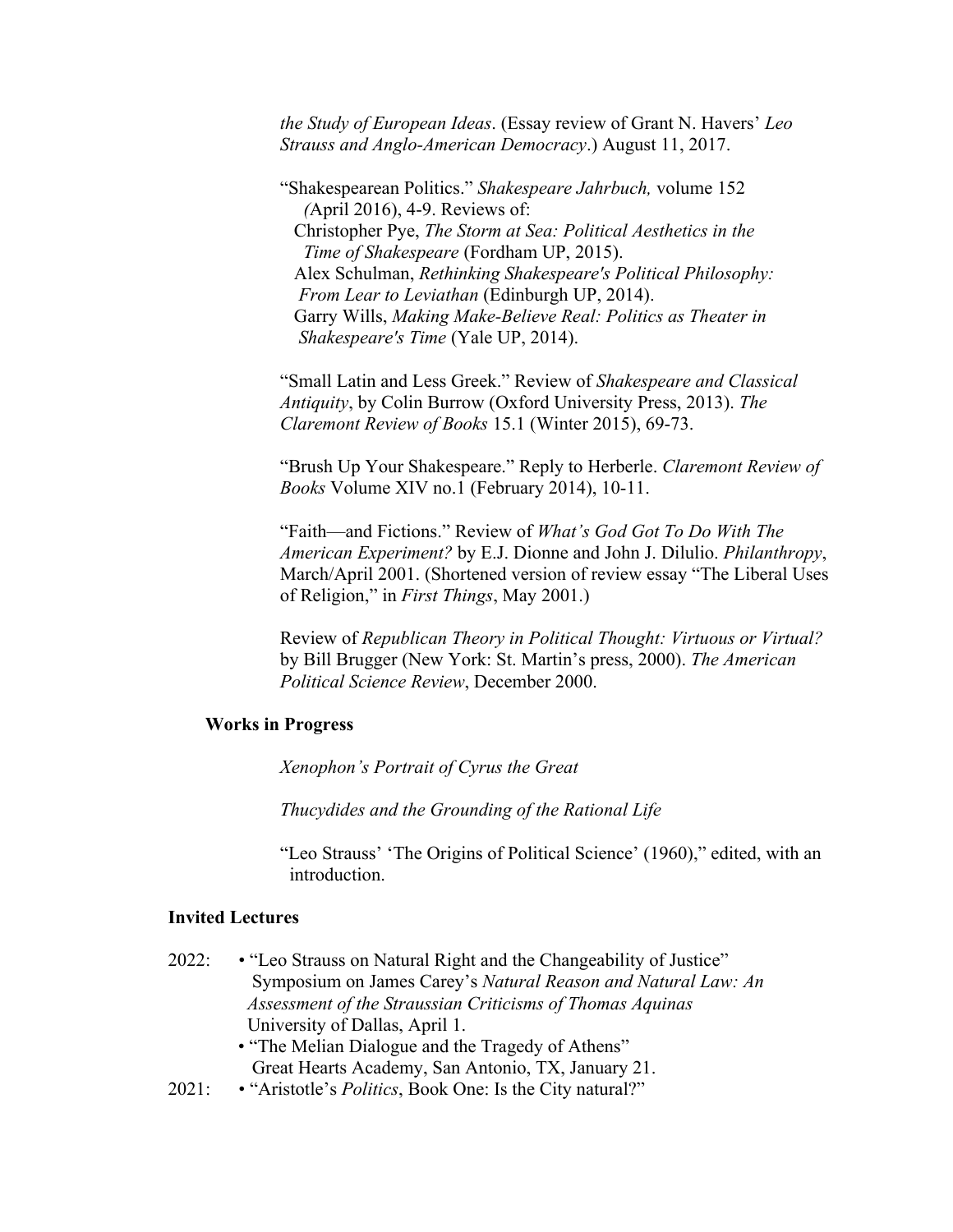|       | St. Vincent's College, Latrobe, PA, Nov. 11.                                                     |
|-------|--------------------------------------------------------------------------------------------------|
|       | • Hudson Institute Political Studies program, Washington, DC                                     |
|       | Machiavelli's Prince and Plato's Republic I-II, Five Lectures, June 14-18.                       |
|       | Plato's Republic III-VII, Five Lectures, June 28–July 2.                                         |
| 2020: | • "Leo Strauss on Democracy"                                                                     |
|       | Zoom meeting with Hudson Political Studies Alums, Nov. 19.                                       |
|       | • "The Significance of Exceptions to Natural Law"                                                |
|       | The University of Dallas, Dallas, TX, Oct. (Postponed; COVID.)                                   |
|       | • "Aristotle's <i>Politics</i> , Book I: Is the city truly by nature?"                           |
|       | Saint Vincent College, Latrobe, PA, April 7. (Postponed; COVID.)                                 |
|       | • "Shakespeare's Political Wisdom"                                                               |
|       | Providence College, Providence, RI, February 21.                                                 |
| 2019: | • Roundtable on the Work of Leo Strauss, Michigan State University,<br>November 1-3.             |
|       | • Hudson Institute Political Studies program, Washington, DC                                     |
|       | Machiavelli's Prince and Plato's Republic, Five Lectures. June 17-21.                            |
|       | • Ashland University, Ashbrook Colloquium                                                        |
|       | "One That Loved Not Wisely But Too Well: Devotional Love and                                     |
|       | Politics in Othello," March 29.                                                                  |
| 2018: | • Keynote Lecture, Lee University, Cleveland, TN: Symposium on                                   |
|       | Shakespeare and Politics, November 16-17.                                                        |
|       | • Hudson Institute Political Studies Program, June 25-29.                                        |
|       | "The American Founding": Five Lectures                                                           |
|       | • China, May 16-31.                                                                              |
|       | Renmin University, Haidian District, Beijing:                                                    |
|       | "The Modern Secularization Project: Five Lectures"                                               |
|       | • Machiavelli's Attack on the Bible in The Prince.                                               |
|       | • Francis Bacon's Machiavellian Project to Transform Human                                       |
|       | Consciousness: The New Atlantis.                                                                 |
|       | • Hobbes, Locke, Montesquieu, and the Planned Atrophy of Religious<br>Devotion through Commerce. |
|       | · Rousseau and Marx: Civil Religion, Freedom, and World-wide atheism.                            |
|       | • Tocqueville: Nietzsche, Strauss, and the Crisis of Modernity: Failure                          |
|       | and Return.                                                                                      |
|       | Zhejiang University, Hangzhou, Zhejiang:                                                         |
|       | • Machiavelli's Attack on the Bible in The Prince.                                               |
|       | • Tocqueville, Nietzsche, Strauss, and the Crisis of Modernity: Failure<br>and Return.           |
|       | East China Normal University, Shanghai:                                                          |
|       | • "One That Loved Not Wisely But Too Well: Devotional Love and                                   |
|       | Politics in Othello"                                                                             |
|       | · Boston College, April 18                                                                       |
|       | "Cinthio's Moorish Captain and Shakespeare's Othello"                                            |
| 2017: | • Christopher Newport University, Virginia, October 4                                            |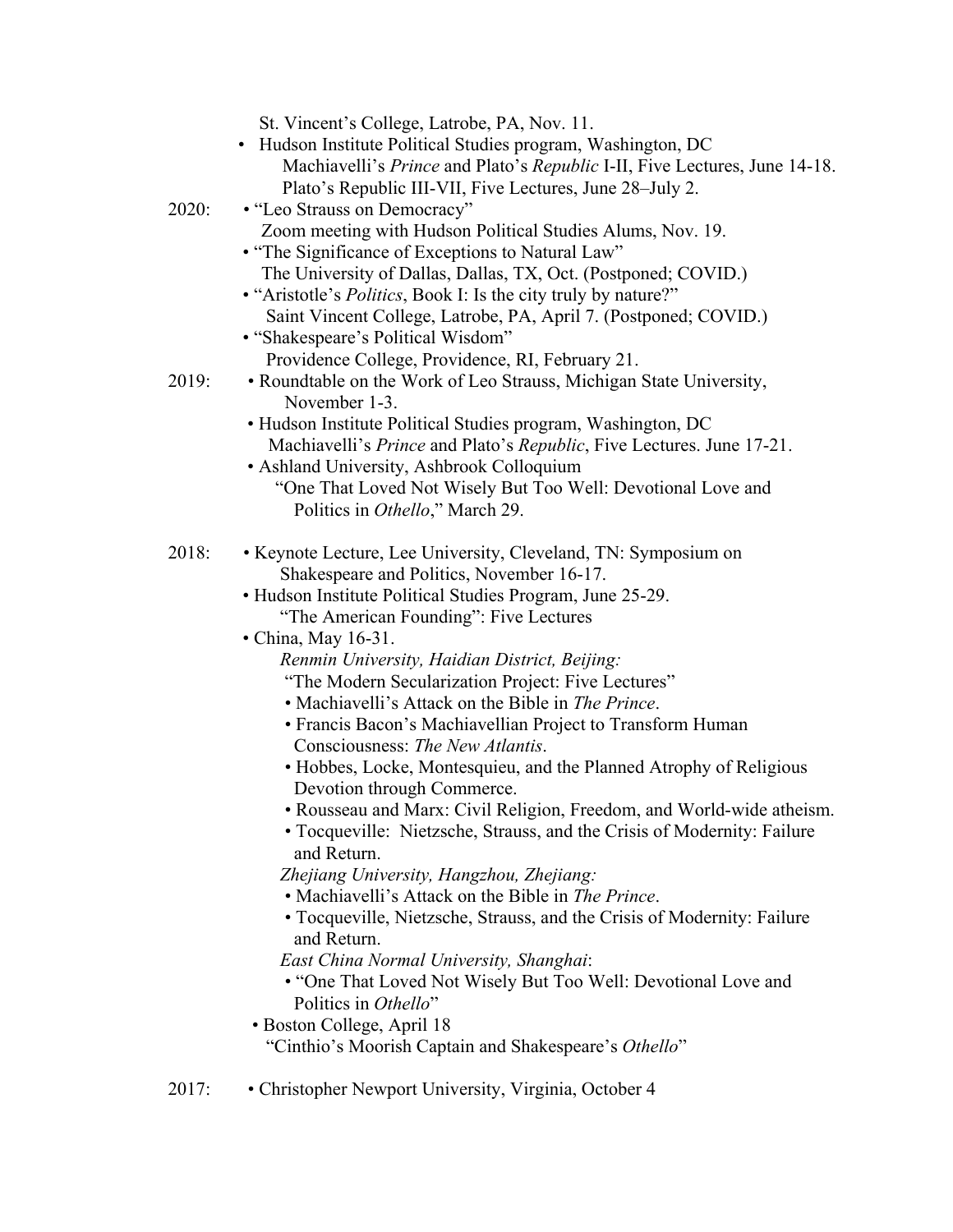|       | "The Real 'Thucydides Trap': The Meaning of the 'Truest Prophasis'"<br>• Hudson Political Studies Institute, Washington, DC<br>Machiavelli's Prince and Plato's Republic,<br>Five Lectures. June 19-23<br>• Morehead State University, Kentucky, April 2<br>"Cyrus the Great and the Problem of Justice"                                                                                                                                                                                        |
|-------|-------------------------------------------------------------------------------------------------------------------------------------------------------------------------------------------------------------------------------------------------------------------------------------------------------------------------------------------------------------------------------------------------------------------------------------------------------------------------------------------------|
| 2016: | • National Review Institute Regional Fellows Program, Dallas, TX, Nov. 16<br>"Burke, Prudence, and the Spirit of Conservatism"<br>• Hudson Political Studies Institute, Washington, DC, June 19-24.<br>Machiavelli's Prince and Plato's Republic, Five Lectures.<br>• St. Mary's College, St. Andrews University<br>"Machiavelli's Misreading of Xenophon's Cyropaedia"<br>· Hilail Gildin Memorial Lecture, Queens College, NY, March 23<br>"Xenophon's Cyropaedia and the Problem of Justice" |
| 2015: | • Michigan State University, East Lansing, MI, April 24<br>"The Place of the Strauss-Kojève Debate in Leo Strauss's Writings"                                                                                                                                                                                                                                                                                                                                                                   |
| 2014: | • Keynote Lecture, Univ. of Dallas, "Divine Justice in King Lear," Oct. 24<br>· The Garfield Institute, Hiram College, Ohio, February 28<br>"What's Wrong With A World State?"                                                                                                                                                                                                                                                                                                                  |
| 2013: | • Union College, April 8<br>"Merchant of Venice: Roman Virtue in a Christian Commercial Republic."                                                                                                                                                                                                                                                                                                                                                                                              |
| 2012: | • Massachusetts Institute of Technology, Concourse Program, November 16<br>"Bacon's New Atlantis and the Goals of Modernity."                                                                                                                                                                                                                                                                                                                                                                   |
| 2008: | · Augusta State College, Augusts, Georgia, March 10<br>"The Melian Dialogue."                                                                                                                                                                                                                                                                                                                                                                                                                   |
| 2007: | • The University of Texas at Austin, October 19<br>"Thucydides' Brasidas and the Limits of Politics."                                                                                                                                                                                                                                                                                                                                                                                           |
| 2002: | • Washington and Lee University, Lexington, Virginia<br>Two Lectures on Thucydides, March 11 and 12                                                                                                                                                                                                                                                                                                                                                                                             |
| 1996: | • Thomas More College, VT, Oct.<br>"The Melian Dialogue"                                                                                                                                                                                                                                                                                                                                                                                                                                        |
|       |                                                                                                                                                                                                                                                                                                                                                                                                                                                                                                 |

# **Select Professional Presentations**

2022: • New England Political Science Association Annual Meeting, April 28. "Author Meets Critics: *Leo Strauss on Democracy, Technology, and Liberal Education*, by Timothy W. Burns"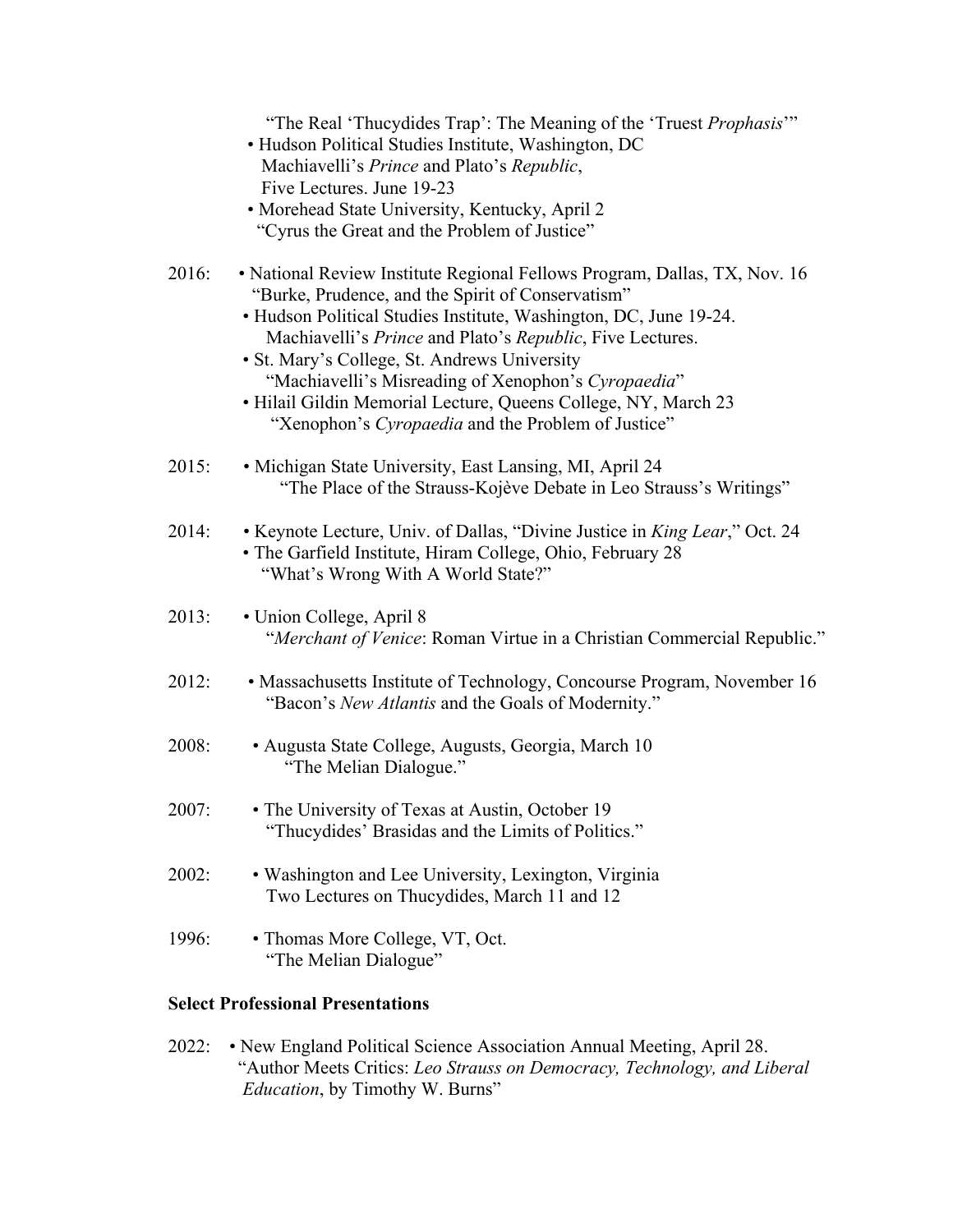| 2021:<br>• Northeast Political Science Association Annual Meeting, November 11                                                                                                                    | "Aristophanes and Plato in Strauss' "The Origins of Political Science" (1960)" |
|---------------------------------------------------------------------------------------------------------------------------------------------------------------------------------------------------|--------------------------------------------------------------------------------|
| "Author Meets Critics: Leo Strauss on Democracy, Technology, and Liberal<br><i>Education</i> , by Timothy W. Burns."                                                                              |                                                                                |
| "Remarks on Ron Lee's "The Athenian Thesis Reconsidered: The Speech of<br>Hermocrates at Gela," and Christopher Utter's "Poets, Philosophers, and the<br>Wise: On Simonides in Xenophon's Hiero." |                                                                                |
| • Northeast Political Science Association Annual Meeting, November 8.<br>2019:<br>"Aristotle on Guiding Human Beings Well" (Chair)                                                                |                                                                                |
| • American Political Science Association Annuual Meeting, August 31.<br>"Eros in Xenophon's Life of Cyrus"                                                                                        |                                                                                |
| · Midwest Political Science Association Annual Meeting, Chicago, April 4-7.<br>"Xenophon's Socratic Understanding of Politics"                                                                    |                                                                                |
| • Northeast Political Science Association Annual Meeting, November 8-10.<br>2018:<br>"Bacon, Progressive Consciousness, and Divine Revelation"                                                    |                                                                                |
| • American Political Science Association Annual Meeting, Aug. 30-Sept. 2.<br>"David Lowenthal's Interpretation of Julius Caesar" (cancelled: injury)                                              |                                                                                |
| · Association of Core Texts Conference, Framingham, MA, April 19-21<br>"Dialogues in Xenophon's Cyropaedia"                                                                                       |                                                                                |
| · Midwest Political Science Association Annual Meeting, Chicago, April 5-8<br>"The Real 'Thucydides Trap': The Meaning of the 'Truest Prophasis'                                                  |                                                                                |
| • Northeast Political Science Association Annual Meeting, Nov. 9-11<br>2017:<br>"Turgot, Adams, and the Federalist-Anti-Federalist Debate"                                                        |                                                                                |
| "The Real 'Thucydides Trap': The Meaning of the 'Truest Prophasis'"<br>• American Political Science Association Annual Meeting, Sept. 3                                                           |                                                                                |
| "Aristotle on Youth, Old Age, the Noble, and the Good"<br>• Ancient Philosophy Society Annual Meeting, April 28                                                                                   |                                                                                |
| "Socratic Dialogues in Xenophon's Cyropaedia"                                                                                                                                                     |                                                                                |
| • New England Political Science Association Annual Meeting, April 20-22<br>"Eros in Xenophon's Cyropaedia"                                                                                        |                                                                                |
| • Southwestern Political Science Association Annual Meeting, April 13-15                                                                                                                          |                                                                                |
| (Kinder Institute Shawnee Trail Mini-Conference)                                                                                                                                                  |                                                                                |
| "Turgot and Adams on the New Science of Politics"<br>• Midwest Political Science Association Annual Meeting, April 4-7                                                                            |                                                                                |
| "The Fate of Virtue in Cyrus' Babylon"                                                                                                                                                            |                                                                                |
| · Southern Political Science Association Annual Meeting, Jan. 12-14                                                                                                                               |                                                                                |
| "The Disappointment of Virtuous Persians Under Cyrus the Great"<br>2016:                                                                                                                          |                                                                                |
| • Northeast Political Science Association Annual Meeting, Nov. 11-13<br>"Cyrus the Great's Failure"                                                                                               |                                                                                |
| • American Political Science Association Annual Meeting, Sept. 1-4<br>"The Failed Promise of Cyrus the Great"                                                                                     |                                                                                |

"Conservative Critiques of Strauss" (roundtable presenter)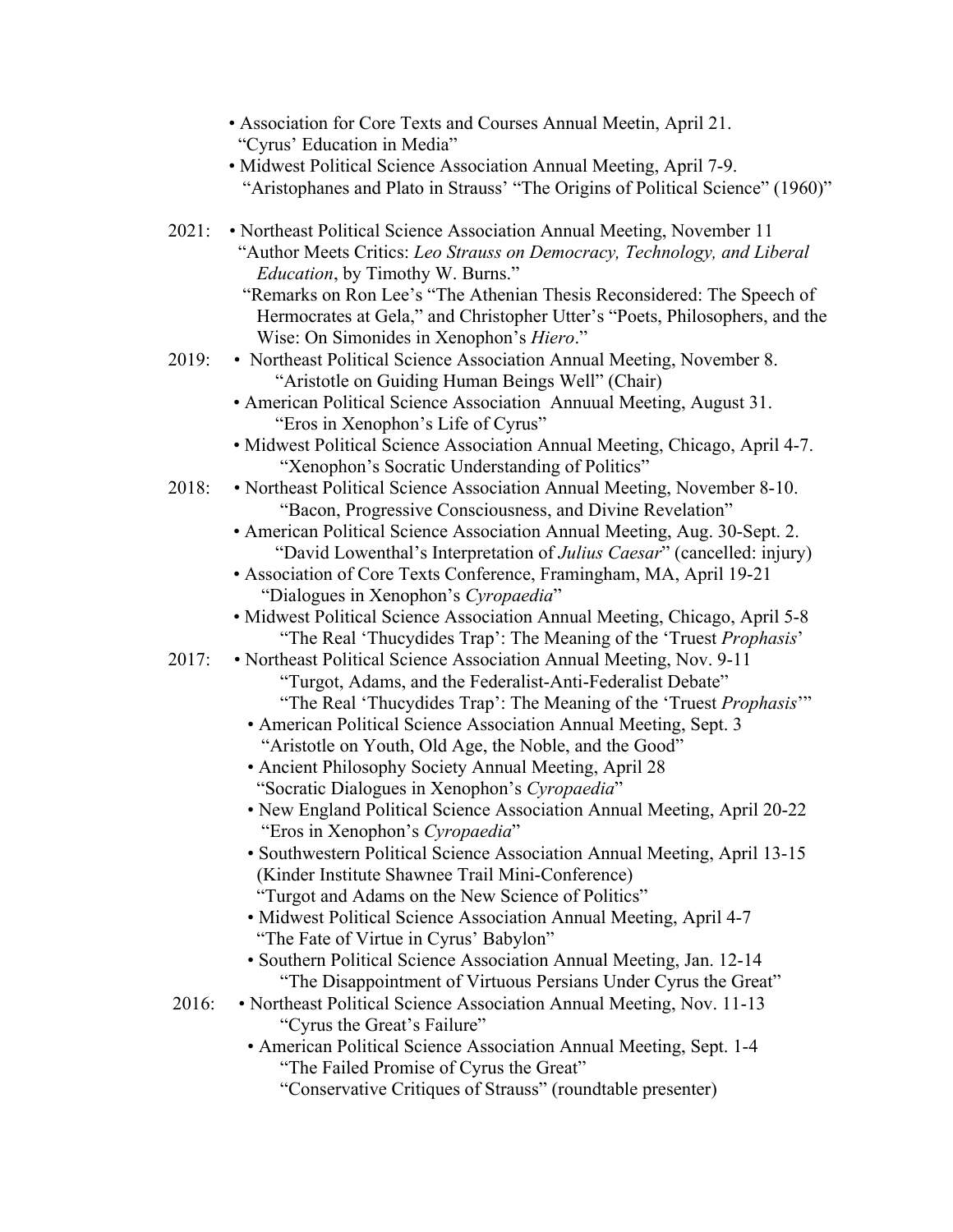| 2015: | • Northeast Political Science Association Annual Meeting, Nov 12-14<br>"Cyropaedia 5: Cyrus The Great's Understanding of Eros"<br>Remarks on Erik Dempsey's "Remarks on Providence in<br>Aristiotle's Nicomachean Ethics" |
|-------|---------------------------------------------------------------------------------------------------------------------------------------------------------------------------------------------------------------------------|
|       | • American Political Science Association Annual Meeting, Sept. 3-6<br>"Cyropaedia, 4: Virtue and the Gods in Cyrus' Pursuit of Empire                                                                                     |
|       | • Canadian Political Science Association Annual Conference, June 2-4<br>"Cyropaedia 3.1: Xenophon's Socratic Understanding of Politics"<br>"Pangle on Strauss." Roundtable on works of keynote speaker T.L.<br>Pangle     |
|       | • Midwest Political Science Association Annual Meeting, April 16-19<br>"Cyropaedia 2: Cyrus' Democratization As A Step to Empire"                                                                                         |
| 2014: | • Northeastern Political Science Association Annual Meeting, Nov. 13-15<br>Chair & Discussant, "Empire, Freedom, Citizenship in Thucydidean<br>Athens"                                                                    |
|       | • American Political Science Association Annual Meeting, August 28-31<br>"Cleon in Thucydides and Aristophanes"                                                                                                           |
|       | • Southwestern Political Science Association Annual Meeting, April 17-19<br>"A New Look At Philosophy and Poetry in Plato's Republic, Book Ten"                                                                           |
| 2013: | • Northeastern Political Science Assoc. Annual Meeting, Nov. 11-14                                                                                                                                                        |
|       | Roundtable Respondent on Shakespeare's Political Wisdom<br>· Midwest Political Science Assoc. Annual Meeting, April 11-14                                                                                                 |
|       | "The Merchant of Venice: Roman Virtue in a Christian Commercial<br>Republic."                                                                                                                                             |
|       | Discussant on panel, "Ancient Poetry and Philosophy."                                                                                                                                                                     |
|       | Chair of panel, "Machiavelli on Imitation and the Common Good.                                                                                                                                                            |
| 2012: | • Northeastern Political Science Association Annual Meeting, Boston, MA<br>November 15-17. "Cyropaedia 1.5: The Conclusion of Cyrus' Education."                                                                          |
|       | • American Political Science Association Annual Meeting, Aug. 30-Sept. 2<br>Discussant on panel, "Religion, Politics, and Leo Strauss."                                                                                   |
|       | • International Society for the Study of European Ideas, Cyprus. July 2-4<br>"Bacon's New Atlantis and the Goals of Modernity"                                                                                            |
| 2011: | • Northeastern Political Science Association Annual Meeting, November 18<br>Remarks on Joshua Parens's "Strauss on Philosophic Exile."                                                                                    |
|       | • American Political Science Association Annual Meeting, September 3<br>"Remarks on "Socrates on Justice, Eros, and the Gods."                                                                                            |
|       | · Midwest PSA, Chicago, IL, April 2                                                                                                                                                                                       |
|       | "Hobbes, Thucydides, and the Collapse of Political Rhetoric."                                                                                                                                                             |
|       | • Colloque International, Democratic Rhetoric in Times of Crisis:<br>Discourse, Deliberation, Legitimation. Nice, France, Jan. 20-21<br>"Thucydides, Teacher of Rhetoric? From the Roman Rhetorical                       |
|       | Schools to Hobbes."                                                                                                                                                                                                       |
| 2010: | • Midwest Political Science Association Annual Meeting, April 24<br>"Leo Strauss on the Origin and Intention of Hobbes' Natural Science."                                                                                 |
| 2009: | • American Political Science Association Annual Meeting, 4 September                                                                                                                                                      |

Remarks on Robert Goldberg's "Tyrannical Hopes in Plato's *Charmides*"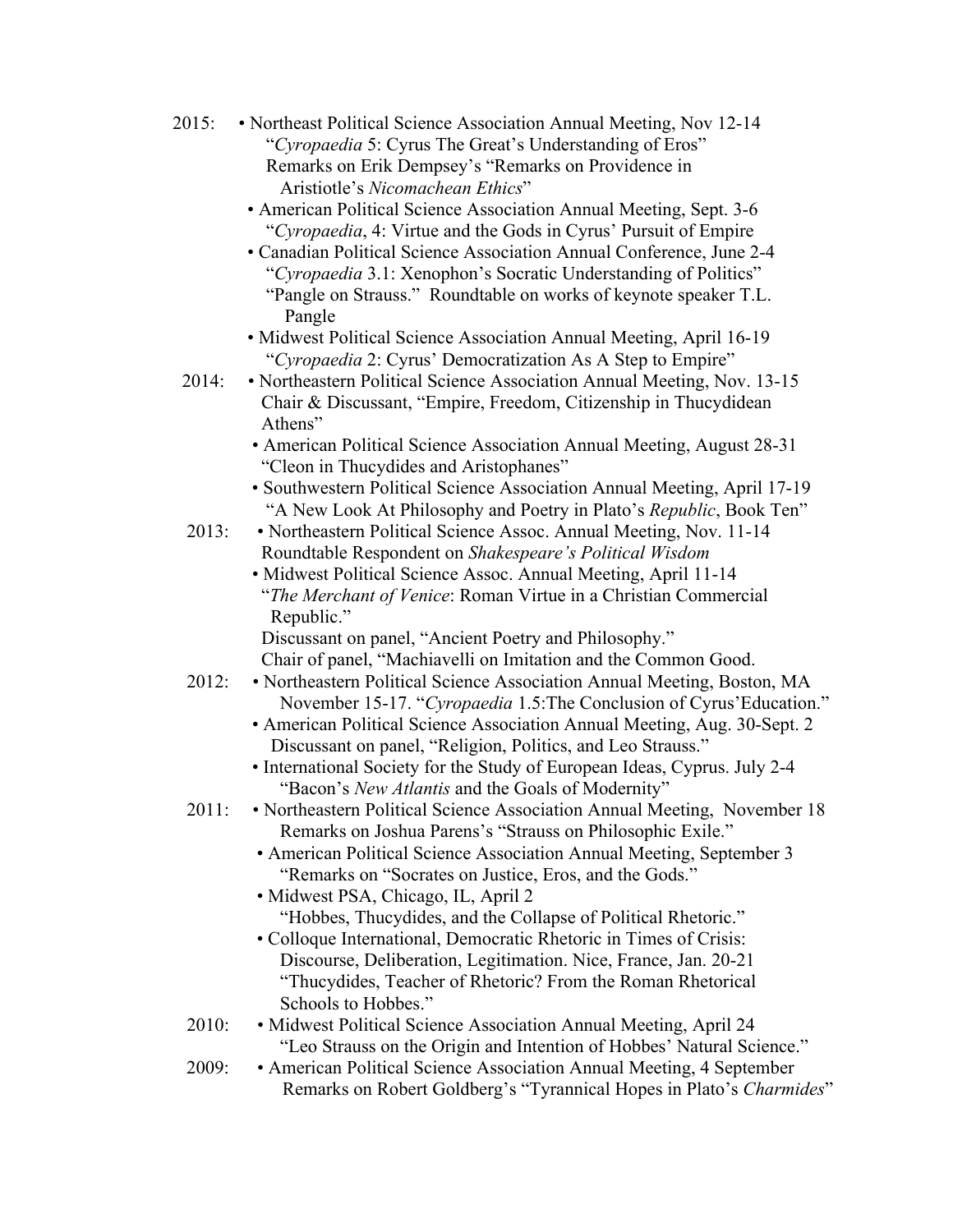|       | and David Leibowitz's "Thrasymachus' Blush."                               |
|-------|----------------------------------------------------------------------------|
|       | • Michigan State U. Symposium on Science, Reason, and Modern               |
|       | Democracy                                                                  |
|       | Conference on "Religion in Modernity," April 16-18                         |
|       | Discussant, "Philosophical Foundations of the Modern Project of            |
|       | Secularization."                                                           |
| 2008: | • Skidmore College, Department of Theater, August 29                       |
|       | "Christianity or Political Life: Shakespeare's Richard II."                |
|       | • Northeastern PSA Annual Meeting, November 14-16, Boston, MA              |
|       | Chair, "Xenophon and Plato on Leadership and Virtue."                      |
|       | Discussant, "Piety in the Leadership of Xenophon," Eric Buzzetti.          |
| 2007: | • Southern PSA Annual Meeting, January 4                                   |
|       | Discussant, "The Passion for Honor and Justice: Aristotle's                |
|       | Account of Political Ambition," by Susan Hamilton, Harvard U.              |
|       | • NEPSA Annual Meeting, April 23 Roundtable                                |
|       | "Thomas Pangle's Leo Strauss: An Introduction To His Thought               |
|       | and Intellectual Legacy"                                                   |
|       | · Skidmore College Annual Jon Ramsey Honors Forum Lecture, Feb. 16         |
|       | "Honor, Cynicism, and Liberal Education"                                   |
|       | • American PSA Annual Meeting, Chicago, IL, August 30                      |
|       | "What War Discloses"                                                       |
|       | 2006: • Southern PSA Annual Meeting, Atlanta, GA, January                  |
|       | Chair and discussant, "Classical liberalism and the theory of the          |
|       | American Constitution." Papers delivered by Steven Kautz and               |
|       | Thomas Powers.                                                             |
|       | Chair, "The Revival of the Theologico-Political Question in                |
|       | Weimar."                                                                   |
| 2005: | • Southern PSA Annual Meeting, New Orleans, LA., January                   |
|       | "A New Perspective on Nietzsche's Beyond Good and Evil."                   |
|       | Discussant, "The Political Thought of Leo Strauss," Papers delivered by    |
|       | W. Dannhauser, A. Jaramillo, and R. Major                                  |
| 2004: | • Southwest PSA annual meeting, March                                      |
|       | "Machiavelli's Political and Literary Intention in his Re-                 |
|       | presentation of Xenophon's Cyrus."                                         |
|       | • American PSA Annual Meeting, Chicago, IL August 27                       |
|       | "Modernity's Atheistic Project": Remarks on papers by Paul                 |
|       | Carrese and Judd Owen.                                                     |
| 2003: | • Southwest SSA Annual Meeting, San Antonio, TX, April 17                  |
|       | "Divine Justice in Strauss' Interpretation of the Anabasis."               |
| 2002: | • American PSA Annual Meeting, Boston, MA, August 29                       |
|       | Comment on "Plato's <i>Protagoras</i> : Anti-naturalism, Sophistry and the |
|       | Political Art" by David N. McNeill., and "The Star to Every Wand'ring      |
|       | Bark—Platonic Eros as a Basis for Ethical and Political Naturalism" by     |
|       | Laurence D. Cooper.                                                        |
| 2001: | • American PSA Annual Meeting, San Francisco, CA, August 30-Sept 3         |
|       | "Thucydides' Answer to Homer" (Thucydides 1.1-1.23).                       |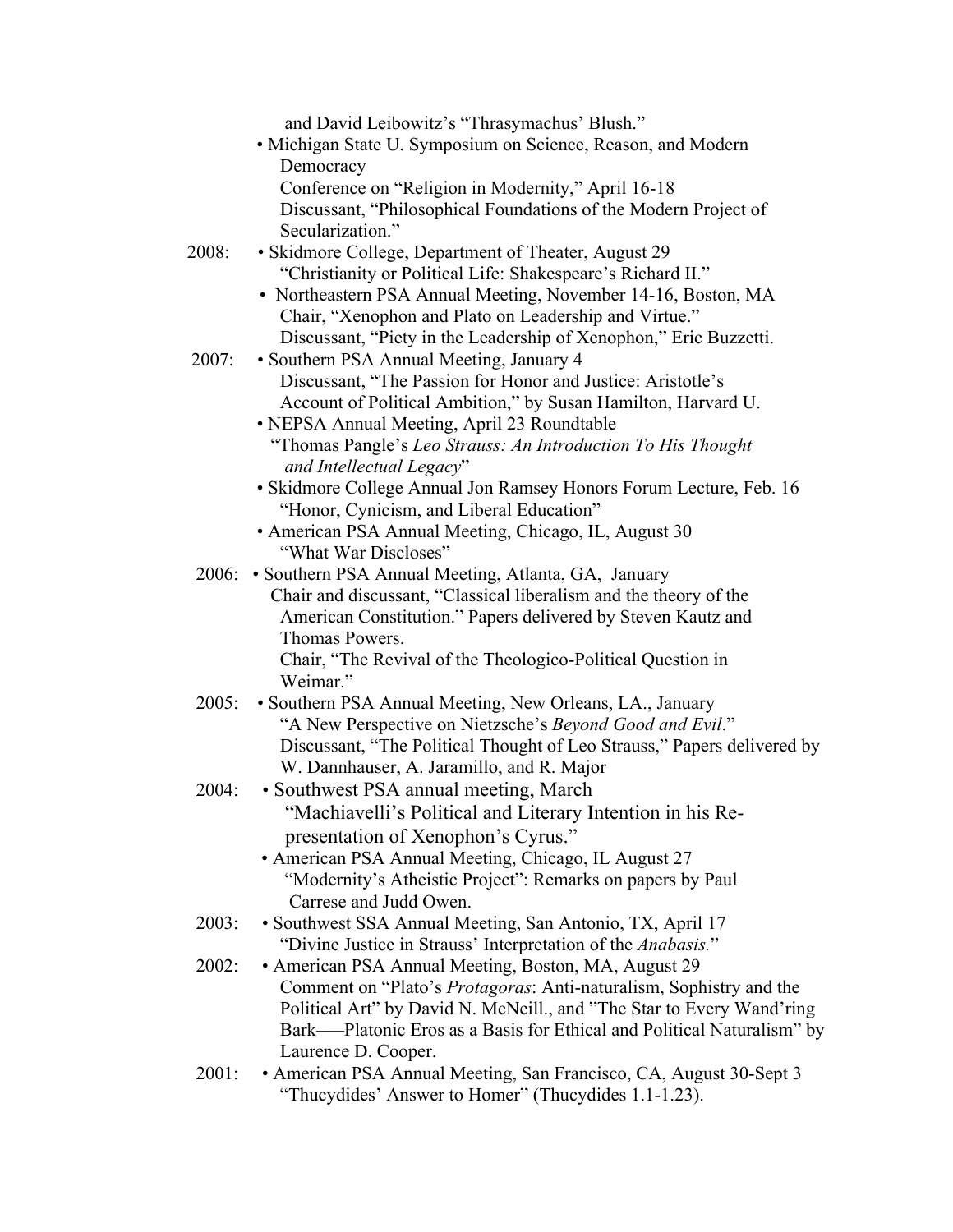| "To Philosophize Without Growing Soft" (Thucydides 2.35-54).                  |
|-------------------------------------------------------------------------------|
| • American PSA Annual Meeting, Washington, DC, Aug 28-Sept 2                  |
| "Freedom and Necessity: Debate Over the Death Penalty for Mytilene."          |
| · Midwest PSA Annual Meeting, Chicago, IL, April 27-30                        |
| "The Courage of Thucydides' Brasidas."                                        |
| • American PSA Annual Meeting, Atlanta, GA, Sept 5                            |
| "The Melian Dialogue and the Tragedy of Athens."                              |
| • American PSA Annual Meeting, Boston, MA, Sept 4                             |
| Comment on Panel, "Cicero's Political Philosophy."                            |
| • Northeastern PSA Annual Meeting, Worcester, MA, May 1-2                     |
| Panel Commentator: "Three Views of Nietzsche's Purpose."                      |
|                                                                               |
| • New England PSA Annual Meeting, May 3                                       |
| Comment on Russ Muirhead's "Proud Work and Citizenship"                       |
| • Harvard University, Department of Government, February 21.                  |
| "Reflections on Modern Political Rationalism"                                 |
| • The Catholic University of America, Department of Philosophy, Jan. 31.      |
| "Neocons v. Theocons: John Courtney Murray & Catholic Liberalism."            |
| • Institute for the Study of Politics and Religion, Boston College, Sept. 20. |
| "Some Doubts About the Modern Soul." Response to R. Velkley's "The            |
| Forgotten Modern Soul: On Reconstructing Kant and the Liberal                 |
| Tradition."                                                                   |
| • Canadian PSA Annual Meeting, St. Catherines, Ont., June 4                   |
| "Teaching Statesmanship with Thucydides."                                     |
| · Southern PSA Annual Meeting, Tampa, FL, Nov. 4.                             |
| Panel Commentator: "Love and Democracy: Tocqueville and Walker                |
| Percy."                                                                       |
| • American PSA Annual Meeting, Chicago, IL, Sept. 3                           |
| Commentary on Paper by J. Laursen, "Skeptical Ataraxia in Political           |
| Life"                                                                         |
| · Southwest SSA Annual Meeting, Dallas, TX, March 17                          |
| Commentary on Papers by Cecilia Rodriguez, "Allan Bloom's Jane                |
| Austen" and by E. Wiggenbach, "Hobbes and Linguistic Ambiguity"               |
| • Northeastern PSA Annual Meeting, New Haven, CN, Nov. 10-12                  |
| "Nobility and Friendship in Homer's Iliad"                                    |
| • American PSA Annual Meeting, NY, NY, Sept. 2                                |
| "The Classical Republicanism of Periclean Athens."                            |
| • Midwest PSA Annual Meeting, Chicago, IL, April 14-16                        |
| "The Problem of Divine Justice in Thucydides"                                 |
| · Southwest SSA Annual Meeting, New Orleans, LA, March 17-20                  |
| "St. Augustine and MLK, Jr.: Conflicting Views of Civil Disobedience."        |
| • Southwest SSA Annual Meeting, Austin, TX, March 18-21                       |
| Commentary on Papers by S. Forde, "International Realism and the              |
| Science of Politics," and A. Tessitore, "Courage And Comedy In Plato's        |
| Laches."                                                                      |
| · Southwest SSA Annual Meeting, San Antonio, TX, March 28-29                  |
| "Democracy and Anger."                                                        |
| 1994:                                                                         |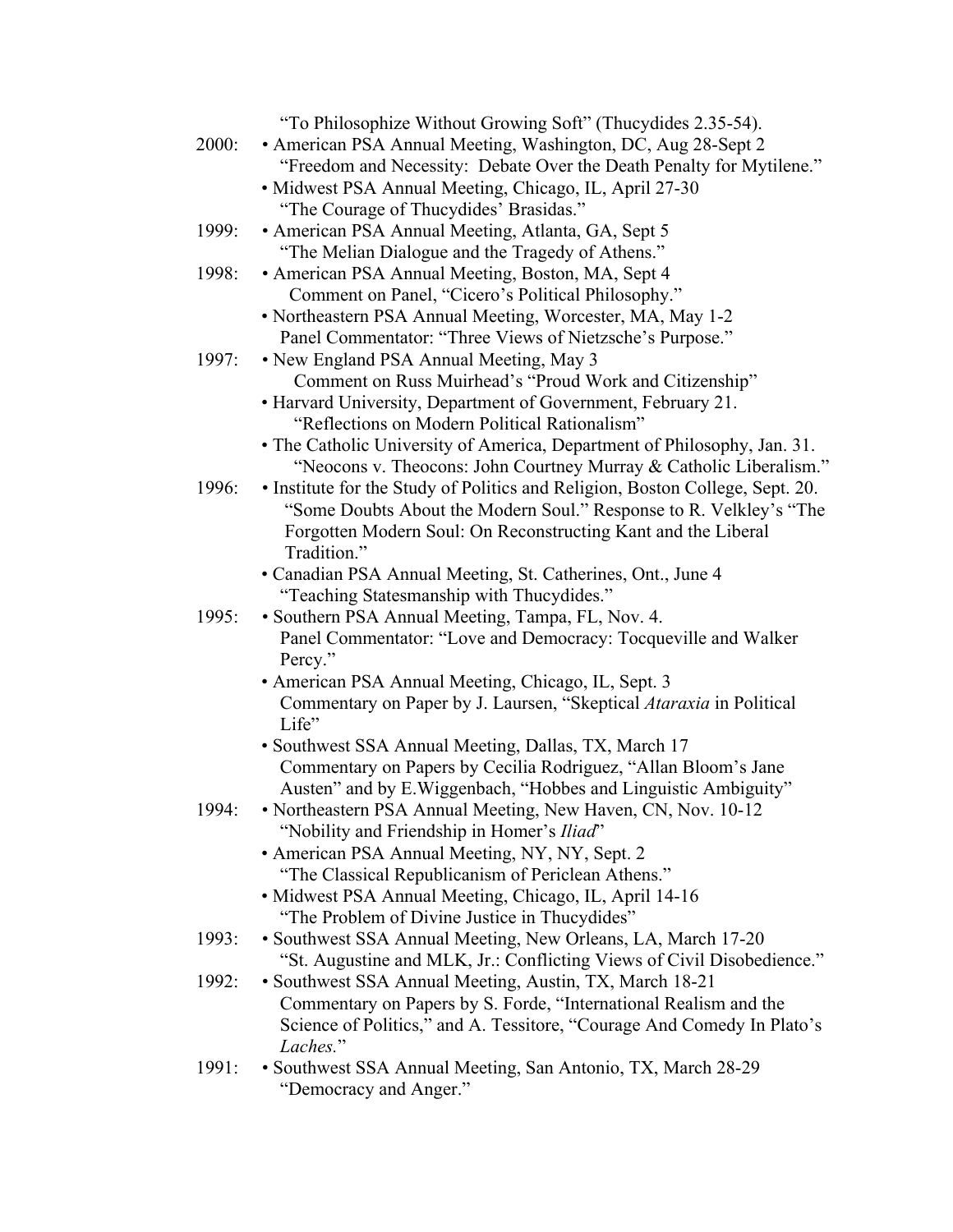Panel Commentator: "Odysseus in Plato's *Republic*"

- 1990: Southwest SSA Annual Meeting, Fort Worth, TX, March 29 Commentary on Paper by J. Mitchell: "Luther And Hobbes on the Question, 'Who Was Moses, Who Was Christ?'"
- 1989: American PSA Annual Convention, Atlanta, GA, Sept. 1. Commentary on Paper by R. Ruderman: "Ancient Religion and Politics: Xenophon's *Anabasis.*"

# **Panel/Guest Lecture Participant at Skidmore College**

- "Why Do We Wear These Robes And These Hoods?" Annual Phi Beta Kappa Induction Speech, May 2011.
- "Richard II," Drama Dep't Production Seminar, Sep. 22, 2008.
- "Plato's *Crito*," Roy Rotheim's "Human Dilemmas" Scribner Seminar, Nov. 4, 2008.
- "The Melian Dialogue: Power, Justice, and Enduring Problems in International Politics." Jan. 27, 2006, in International Affairs.
- "Academic Integrity," Talk given to Dean of Students' Staff, March 9, 2005.
- "Liberal Education and Honor," Talk given at First-Year Orientation, September 6, 2004.
- "Misology and Liberal Education," Pi Sigma Alpha induction ceremony remarks, April 2004.
- Faculty Who Have Made A Difference: Periclean Honor Society Annual Reception, April 3, 2003.
- "Handling Academic Integrity Board Violations," IB Training Session November 1, 2002.
- "Student Bill of Rights Forum," November 11, 2002.
- "Shades of Gray," December 5, 2002.
- "An Evening With Christopher Hitchens" November 29, 2001
- "Plato's *Crito*" Liberal Studies1, November 28 and 29, 2000
- "The Melian Dialogue" Classics 200: The Classical World February 14, 2000
- "Why IR Realists Are Wrong about Thucydides' Melian Dialogue." International Affairs 101, March 28, 2000.

### **Courses Taught at Baylor University**

Political Science 5393-01 Advanced Graduate Seminar: Xenophon's *Cyropaedia*  Political Science 5393-01 Advanced Graduate Seminar: Thucydides Political Science 5343-01 Classical Political Thought: Plato's *Republic*, Aristotle's *Politics*  Political Science 4313-01 Politics and Literature: Comedy Political Science 4313-01 Politics and Literature: Shakespeare's Tragedies Political Science 3363-01 Western Political Thought: Classical/Medieval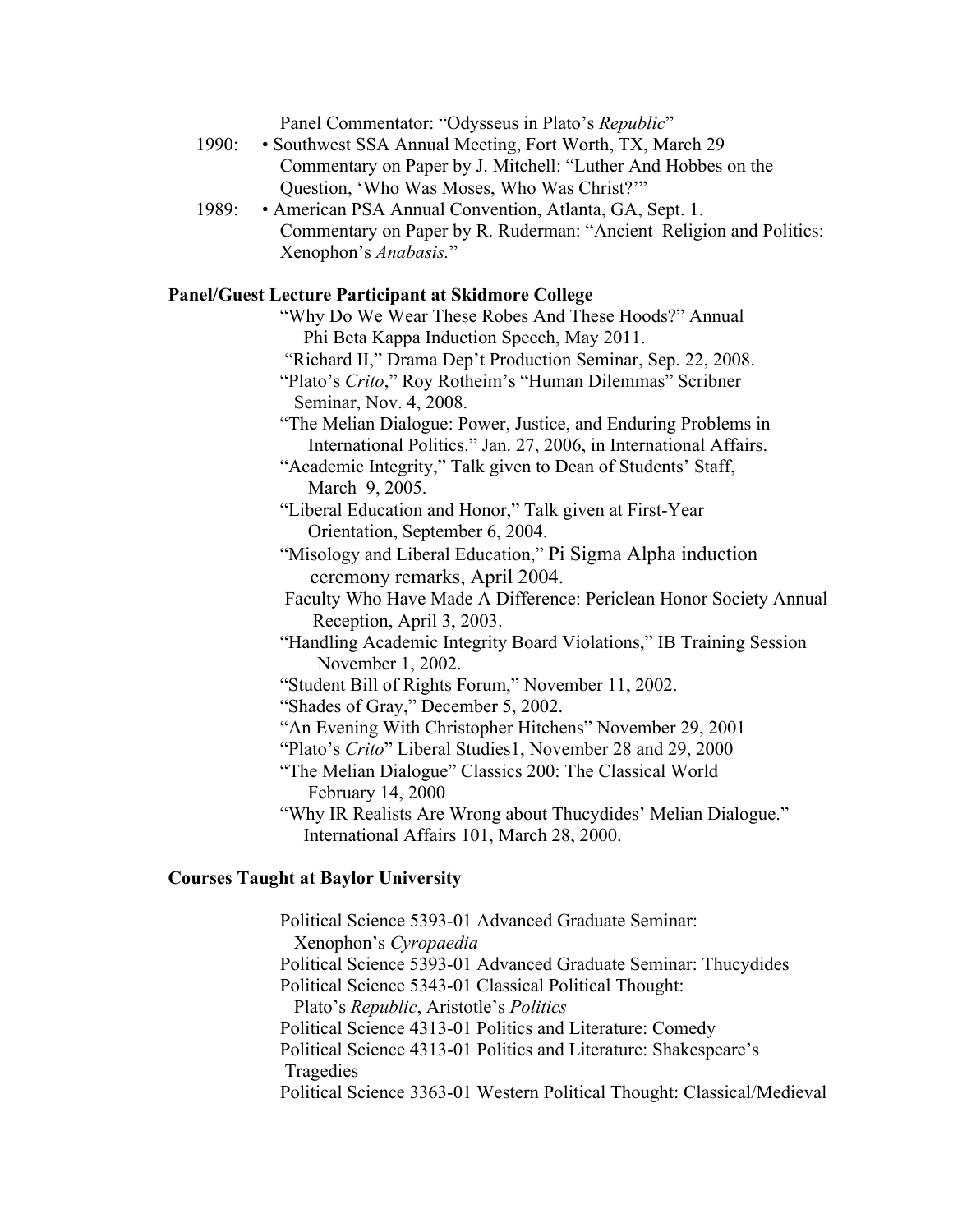Political Science 3373-01 Western Political Thought: Modern

### **Courses Taught at Skidmore College**

 Government 102 Introduction to Political Philosophy Government 103 Critical Issues In World Politics Government 236 American Political Thought Government 251 The Political Thought of Alexis de Tocqueville (France) Government 303 Classical Political Thought Government 304 Modern Political Thought Government 308 Contemporary Political Thought Government 351 Topics: Politics and Literature Government 351 Topics: The Political Thought of Thucydides Government 351 Topics: Shakespeare's Political Wisdom Government 351 Topics: America's Founding Principles Government 351 Topics: Xenophon's *Anabasis*  Government 351 Topics: Contemporary French Political Thought (taught in Paris) Government 351 Topics: Leo Strauss & The Problem of Moral Relativism Government 351 Topics: Aristophanes' Political Thought Scribner Seminar: Philosophic Principles of the American Founding Liberal Studies I: The Human Experience

### **Grants Awarded**

- 2017 Charles Koch Foundation, summer research award
- 2015 Baylor University Summer Sabbatical Award
- 2014 NEH Summer Institute on Medieval Political Philosophy, Spokane, WA (For participation in four-week seminar).
- 2013 FDC grant for work on index of *Shakespeare's Political Wisdom*.
- 2012 FDC grant to attend ISSEI conference, Nicosia, Cyprus.
- 2011 FDC for translation of "Thucydides, Teacher of Rhetoric? From the Roman Rhetorical Schools to Hobbes." *La Rhétorique Démocratique En Temps De Crise: Discours, Déliberation, Légitimation.* Crystal Cordell, ed. (Presses Universitaires de Rennes, collection "Res Publica.")
- 2010 Laboratoire ERMES, Nice, France. Grant to attend colloque international, "Democratic Rhetoric in Times of Crisis: Discourse, Deliberation, Legitimation," The University of Nice, January 20-21.
- 2010 FDC Grant to attend the ERMES Nice Conference.
- 2010 Earhart Foundation Grant, funding to begin work on *Key Texts of Political Philosophy*: *An Introduction*
- 2009 FDC grant to attend seminar on Nietzsche in January 2010
- 2009 Jack Miller Center grant to bring Steven Kautz to campus for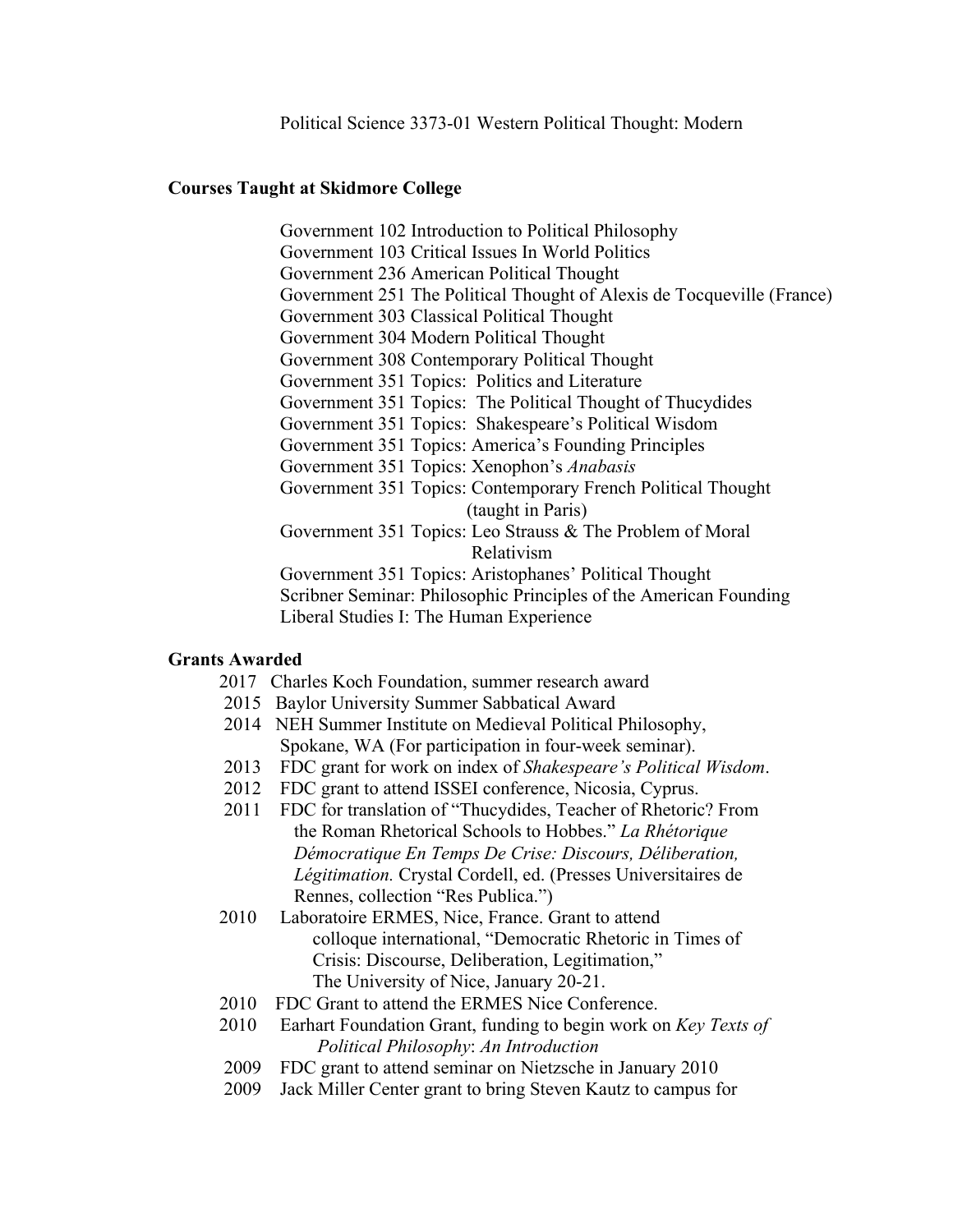talk on Lincoln and dinner with students.

SGA Speakers' Bureau grant for the Steven Kautz lecture

- 2002 Grant to Attend Seminar on the thought of Leo Strauss, Carl Friedrich von Siemens Stiftung (Siemens Foundation, Munich)
- 1999 Aristophanes and Political Philosophy, Seminar Grant from The Morton Seminar Foundation
- 1995 *Civic Responsibility and Higher Education: A Symposium* Texas Committee for the Humanities. Humanities Advisor

 *The Civitas Project: Educating For Citizenship*, Part I Texas Committee for the Humanities. Project Director

 *The Civitas Project: Educating For Citizenship*, Part II: *National Conference of Public Engagement Project,* NEH Project Director

### **Professional Memberships**

American Political Science Association, Political Theory Section of APSA, Politics, Literature, and Film Section of APSA, Midwest Political Science Association, Northeast Political Science Association, Society for Greek Political Thought

#### **Service to the Political Science profession**

Advisory Board, Lexington Book Series, *Politics, Literature, and Film* 

Society for Greek Political Thought, Northeast Chair, 2012-present

 Referee for Presses: SUNY Press, Focus Press, Routledge, Rowman and Littlefield, Lexington Press, Hackett Press, Palgrave MacMillan, Broadview Press.

 Referee for journals: *The American Political Science Review, The Journal of Politics, American Political Thought, Polis*, *Political Research Quarterly*, *The Review of Politics, Social Philosophy Today, Perspectives On Political Science, The Journal of Church & State* 

## **University and College Service**

 Committee service at Baylor Diversity Committee, 2016-present Committee service at Skidmore College Kuroda Seminar Selection Committee, 2011, 2013 Faculty Advisor, Pi Sigma Alpha 1998-2003 (Skidmore College chapter) Erwin Levine Political Theory Prize Committee, 2005-2013 Committee on Appointments, Promotion, and Tenure, Fall 2011, Fall 2012, Spring 2013